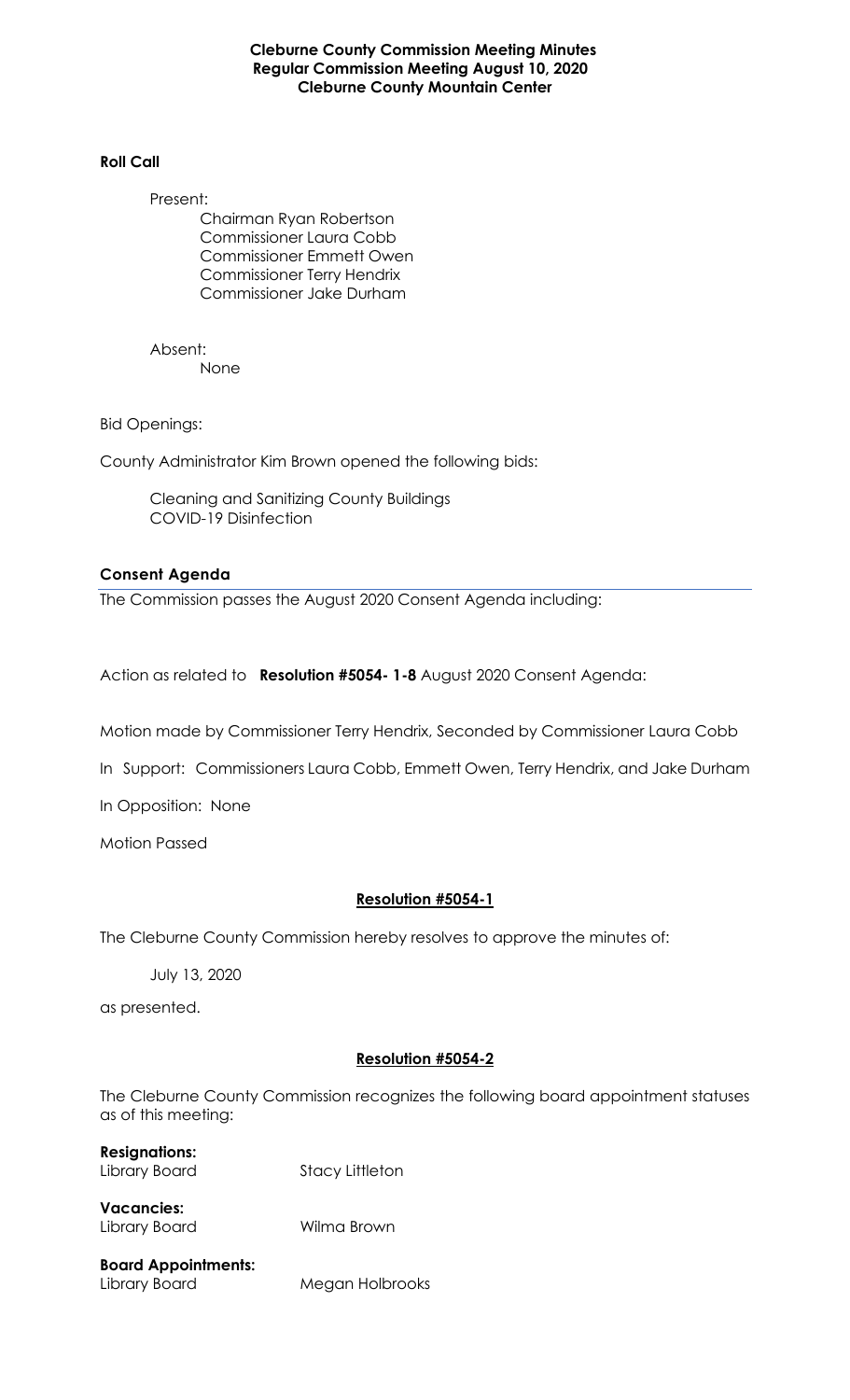#### **Resolution #5054-3**

Whereas the Cleburne County Commission wishes to enter into an agreement with the State of Alabama, acting by and through the Alabama Department of Transportation relating to a project for:

Widening and resurfacing on CR-10 from CR-25 to CR-51

Length – 4.256 miles

Project # RASTPNU-1519(251); CCP 15-55-18; CPMS Ref# 100069650

Therefore, the agreement is to be executed in the name of the County, by the Chairman for and on its behalf and it may be attested by the County Clerk and the official seal of the County is to be affixed thereto.

Furthermore, upon completion of the execution of the agreement by all parties, a copy of such agreement should be kept on file by the County.

## **Resolution #5054-4**

Whereas, the Commission has previously passed a Continuity of Operations Plan for the duration of the State of Emergency declared as a result of the COVID-19 situation or until the August meeting, whichever comes first; and

Whereas, we have reached the August meeting and the State of Emergency is still active.

Therefore, the Cleburne County Commission extends the Continuity of Operations Plan for the duration of the State of Emergency, or the Commission's September meeting, whichever comes first.

Furthermore, the Cleburne County Commission edits the Continuity of Operations Plan to include the Emergency Leave wording as it is written in the CARES ACT and to outline the necessary steps to be taken should an essential employee be affected by the COVID-19 situation.

#### **Resolution #5054-5**

Whereas, budget needs can change during the course of the year due to unforeseen circumstances; and

Whereas, the Cleburne County Mountain Center has experienced ongoing phone system issues without resolution; and

Whereas, the increased volumes of calls due to the COVID-19 pandemic has added to the urgency to upgrade the phones.

Therefore, the commission authorizes the County Administrator to increase all affected budgets by the amount necessary, not to exceed \$14,000, to cover the cost of the phone system upgrade.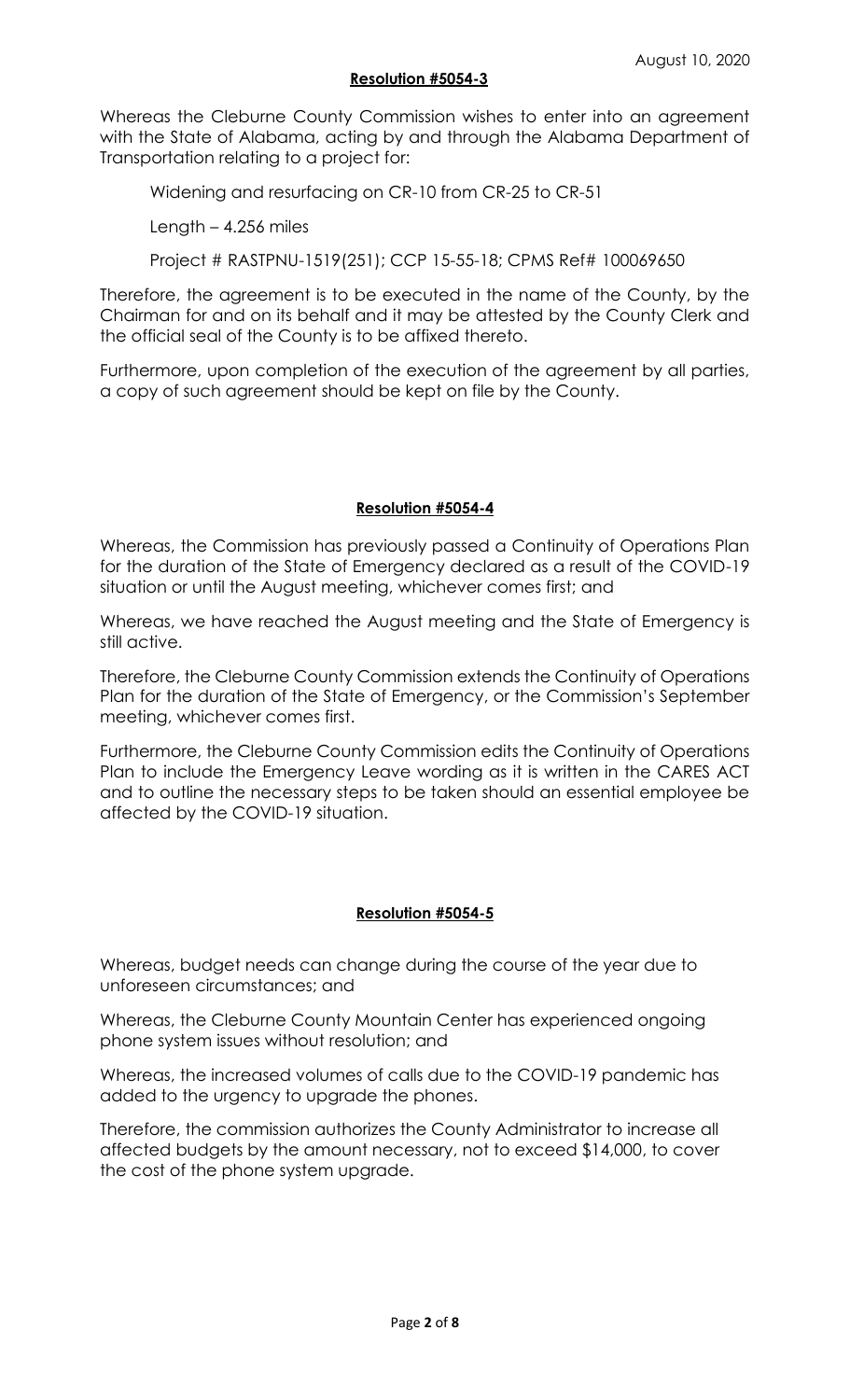Whereas, budget needs can change during the course of the year due to unforeseen circumstances; and

Whereas, the CDC has issued cleaning guidelines for health and safety during the COVID-19 pandemic, including the guidance that surfaces frequently touched by multiple people, such as door handles, desks, phones, light switches, and faucets, should be cleaned and disinfected at least daily; and

Whereas, the nature of the County Government has amplified the urgency to intensify the disinfecting, sanitizing, and cleaning procedures to reduce the risk of exposure to the COVID-19 virus.

Therefore, the commission authorizes the County Administrator to increase the Maintenance Budget as necessary to cover the cost of additional cleaning for the remainder of fiscal year 2020.

## **Resolution #5054-7**

Whereas, Commissioners Durham and Owen believes the Cheaha Regional Library's Book Mobile service is beneficial for the citizens of our County; and

Whereas, the District 4 and District 2 Commissioners have agreed to apply \$500 each from discretionary funds toward the book Mobile Needs.

Now, therefore, the Commission authorizes this application of funds, recognizing it as having a valid public purpose, being in agreement with the County's Discretionary Fund Policy adopted September 16th, 2013, and a valid use of the earmarked Tobacco Tax that funds the Commissioner's discretionary allocations.

#### **Resolution #5054-8**

Whereas, the Cleburne County Commission has been made aware of a company proposing a landfill in our neighboring County in Georgia; and

Whereas, the Cleburne County Commission wishes to be proactive in preventing similar scenarios in Cleburne County; and

Whereas, the Cleburne County Commission agrees that seeking help from Representative Ginny Shaver in pursing local legislation to ban landfills, waste sites, and other facilities that may jeopardize the health and safety of our citizens is necessary.

Therefore, the Cleburne County Commission authorizes the County Administrator to forward this resolution to Representative Shaver to request her assistance in pursing local legislation.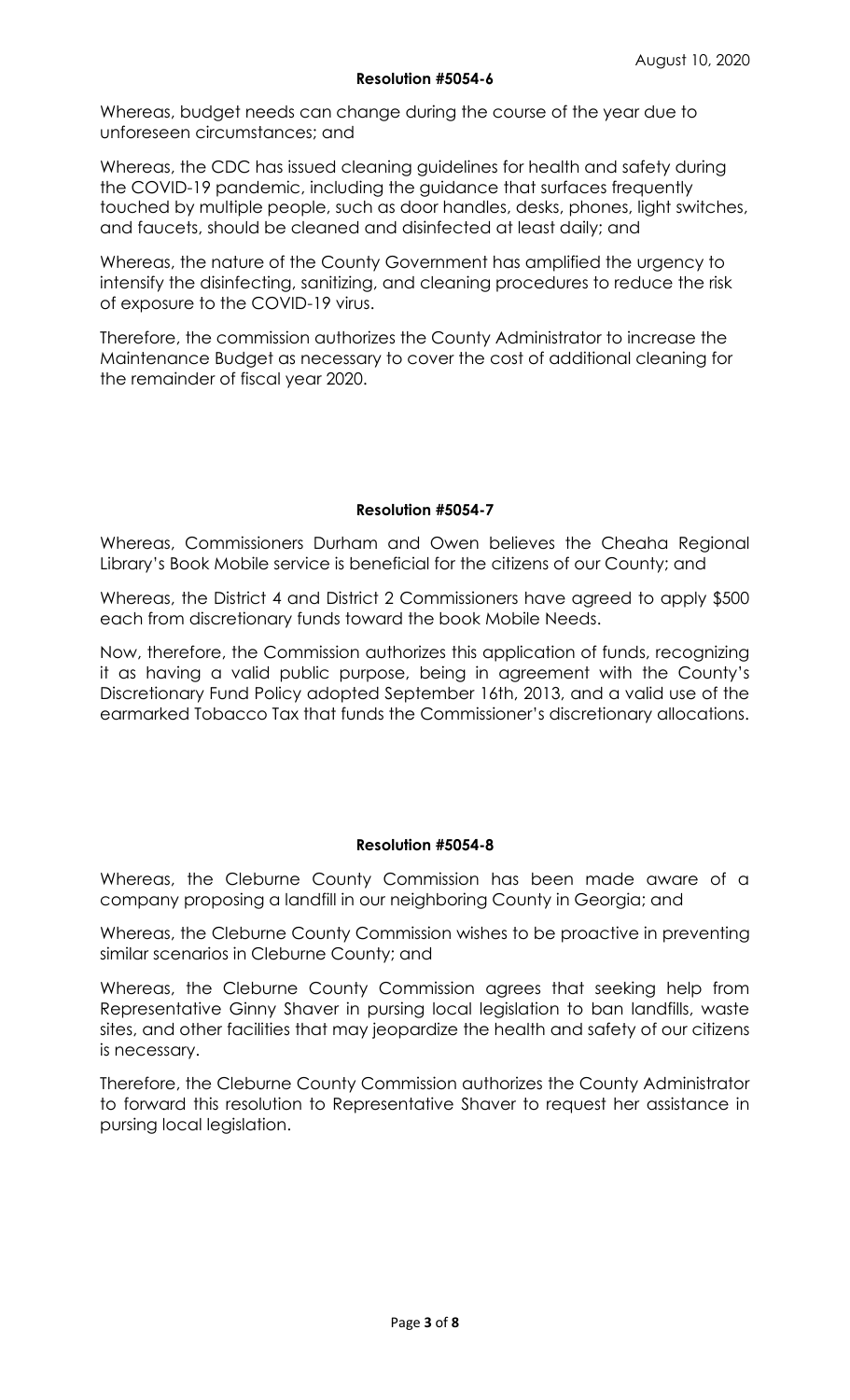## **A. Retirement Plan**

Action as related to **Resolution #5055** Retirement Plan

Motion made by Commissioner Jake Durham, Seconded by Commissioner Laura Cobb

In Support: Commissioners Laura Cobb, Emmett Owen, Terry Hendrix, and Jake Durham

In Opposition: None

Motion Passed

## **Resolution #5055**

Whereas, under the provisions of Act 2019-132, employers who participate in the Employees' Retirement System pursuant to Ala. Code 36-27-6 may elect to provide Tier 1 retirement benefits to Tier II plan members, and

Whereas, Cleburne County Commission participates in the Employees' Retirement System pursuant to Ala Code 36-27-6 and wishes to improve retirement benefits for its Tier II plan members;

NOW, THEREFORE, BE IT RESOLVED BY THE CLEBURNE COUNTY COMMISSION, that Cleburne County elects to provide Tier 1 retirement benefits to its Tier II plan members, subject to approval by the Employees' Retirement System Board of Control; that, if approved, such election shall be effective the following fiscal year and its irrevocable.

BE IT FURTHER RESOLVED that Cleburne Cleburne County Commission has reviewed the actuarial cost estimates provided by the Employees' Retirement System for such election and agrees to pay any resulting increases in the employer contribution rate.

BE IT FURTHER RESOLVED that beginning in the month that such election is effective, Cleburne County Commission's Tier II plan members shall contribute 7.5% of their earnable compensation to Employees' Retirement System and Cleburne County's Tier II plan members who are firefighters or law enforcement officers, as defined by Ala Code 36-27-59(a) shall contribute 8.5% of their earnable compensation to the Employees' Retirement System, as required by Act 2019-132.

BE IT FURTHER RESOLVED that Cleburne County Commission has not increased the member contribution rates for its Tier 1 members as provided by Act 2011- 676 and, as required by Ala Code 36-27-6.5, Cleburne County has submitted to the Employees' Retirement System a plan to increase such rates.

*Commissioner Hendrix expresses his concerns about how the employees will react to more money coming out of their check.*

*Commissioner Durham believes this is an opportunity for future employees and explains the benefits of Tier 1, including the earlier retirement possibilities.* 

*Commission Hendrix reminds the Commission that this cannot be revoked.*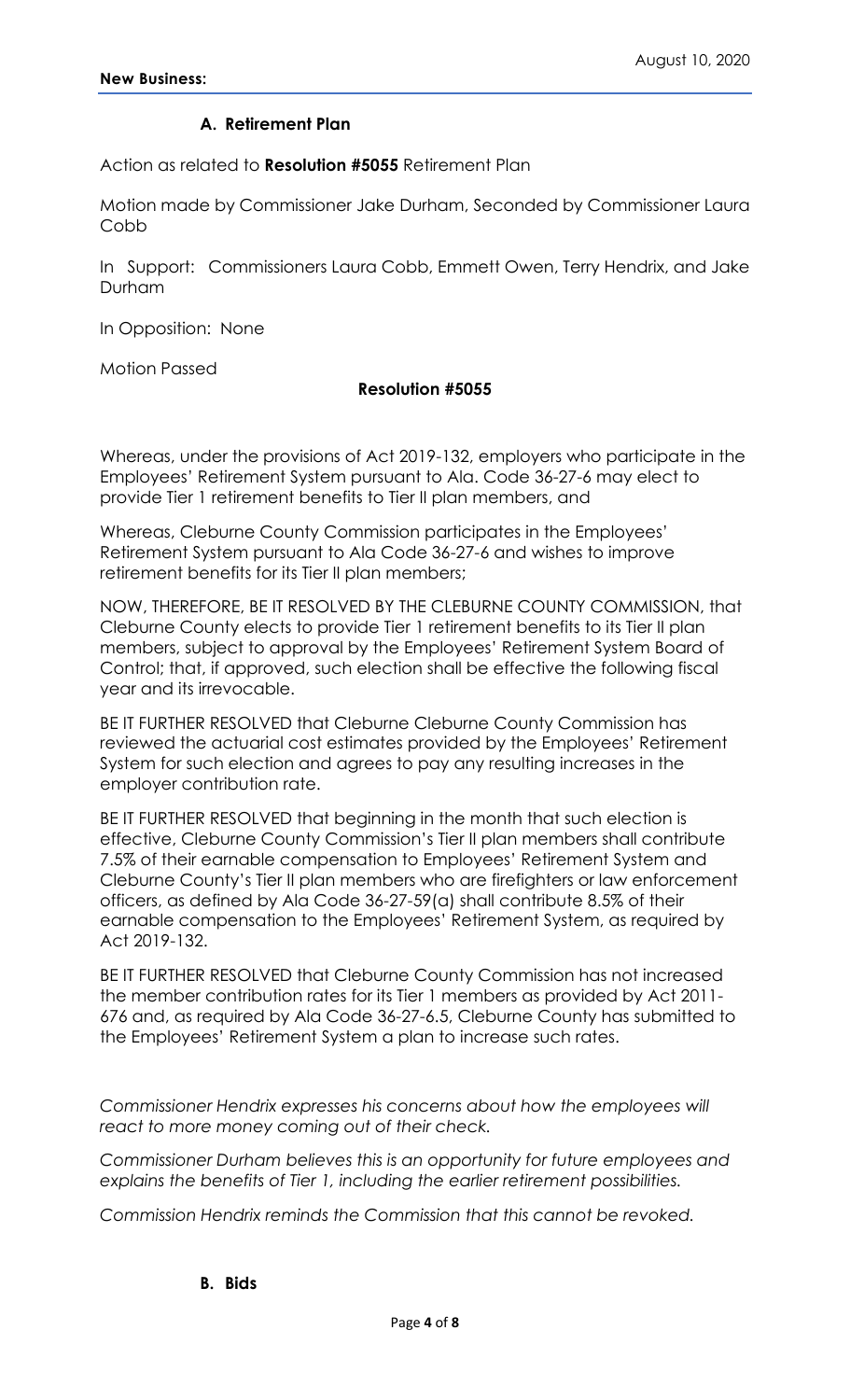Action as related to **Resolution #5056** Bids

Motion made by Commissioner Laura Cobb, Seconded by Commissioner Emmett Owen

In Support: Commissioners Laura Cobb, Emmett Owen, Terry Hendrix, and Jake Durham

In Opposition: None

Motion Passed

## **Resolution #5056**

Whereas, the County has solicited bids for disinfection after an active case of COVID-19 to ensure state purchasing laws are followed; and

Whereas, the bids have been reviewed.

Therefore, the Cleburne County Commission hereby awards the bid to the following vendor: Filta Environmental

## **C. 2021 Transportation Plan**

Action as related to **Resolution #5057** 2021 Transportation Plan

Motion made by Commissioner Terry Hendrix, Seconded by Commissioner Emmett Owen

In Support: Commissioners Emmett Owen, Terry Hendrix, and Jake Durham

In Opposition: Commissioner Laura Cobb

Motion Passed

### **Resolution #5057**

Whereas, the Rebuild Alabama Act requires that an annual Transportation plan be adopted for the next fiscal year by the County Commission no later than August 31; and

Whereas, the County Engineer has provided a list of possible projects with his recommendations for which expenditures are intended to be made in the next fiscal year.

Therefore, the Cleburne County Commission approves the Transportation Plan as presented and directs the County Engineer to post advertisements as required.

*Commissioner Cobb asks to change the resolution to include item numbers 1, 2 and 4, which includes CR35 improvements. She adamantly disagrees with the County Engineer's selection.*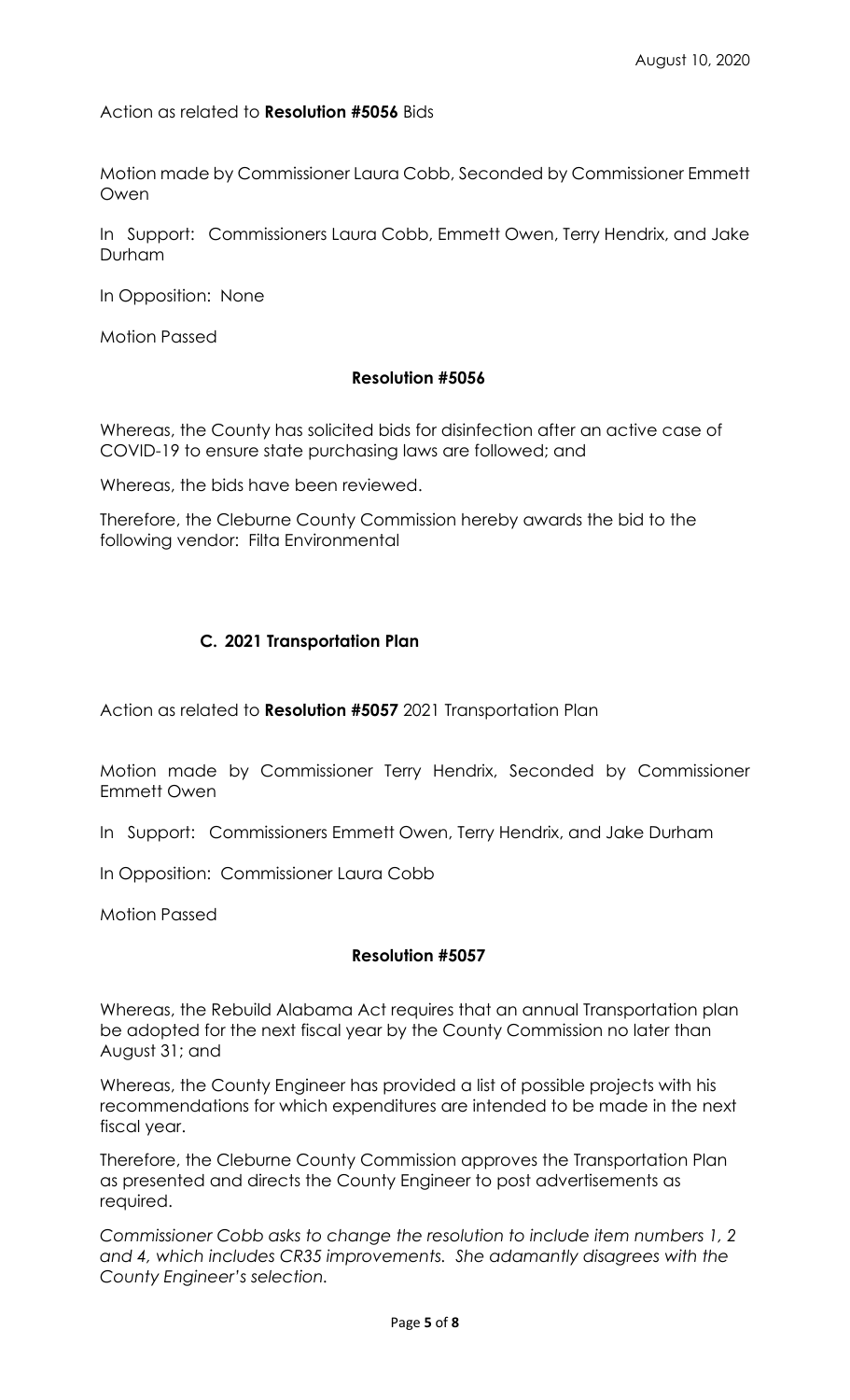August 10, 2020 *Commissioner Hendrix declines to amend his motion, and the resolution stays as presented.* 

# **D. Road Department Schedule**

Action as related to **Resolution #5058** Road Department Schedule

Motion made by Commissioner Jake Durham, Seconded by Commissioner Terry **Hendrix** 

In Support: Commissioners Emmett Owen, Terry Hendrix, and Laura Cobb

In Opposition: Commissioner Jake Durham

Motion Passed

## **Resolution #5058**

Whereas, the County Engineer currently schedules his road employees to work ten-hour days, Monday – Thursday; and

Whereas, the County Engineer believes that adding an additional day to the schedule for the months of August, September, and October will enable the department to grade dirt roads and mow of rights-of-way; and

Whereas, the additional hours will increase the overtime budget. Therefore, the Cleburne County Commission approves the estimated \$27,000 in overtime costs.

*Commissioner Owen is concerned about the funds for the road department with working an extra 12 days.*

*County Administrator Kim Brown states it has been included in the fund balance estimates for the FY21 budget.* 

*County Engineer Lee Estes informs that he lost 5 weeks in the spring due to COVID-19 and he only has 8 employees. He is advertising for open positions, but so far there are no new applicants.*

*Commissioner Owen asks if exceptions will be made for bad weather.*

*County Engineer states they will not be working when there is bad weather occurring.* 

*Commissioner Cobb says things will have to change. She asks how he plans to avoid this situation in the future.* 

*County Engineer says that spraying is much more cost efficient. Mowing costs approximately \$200,000 annually; whereas, he can spray for \$0.32 per mile.* 

*Commissioner Cobb says spraying is not an option for District 1 as it could cause more sickness. District 1 already has several sick children, and she cannot take risks.*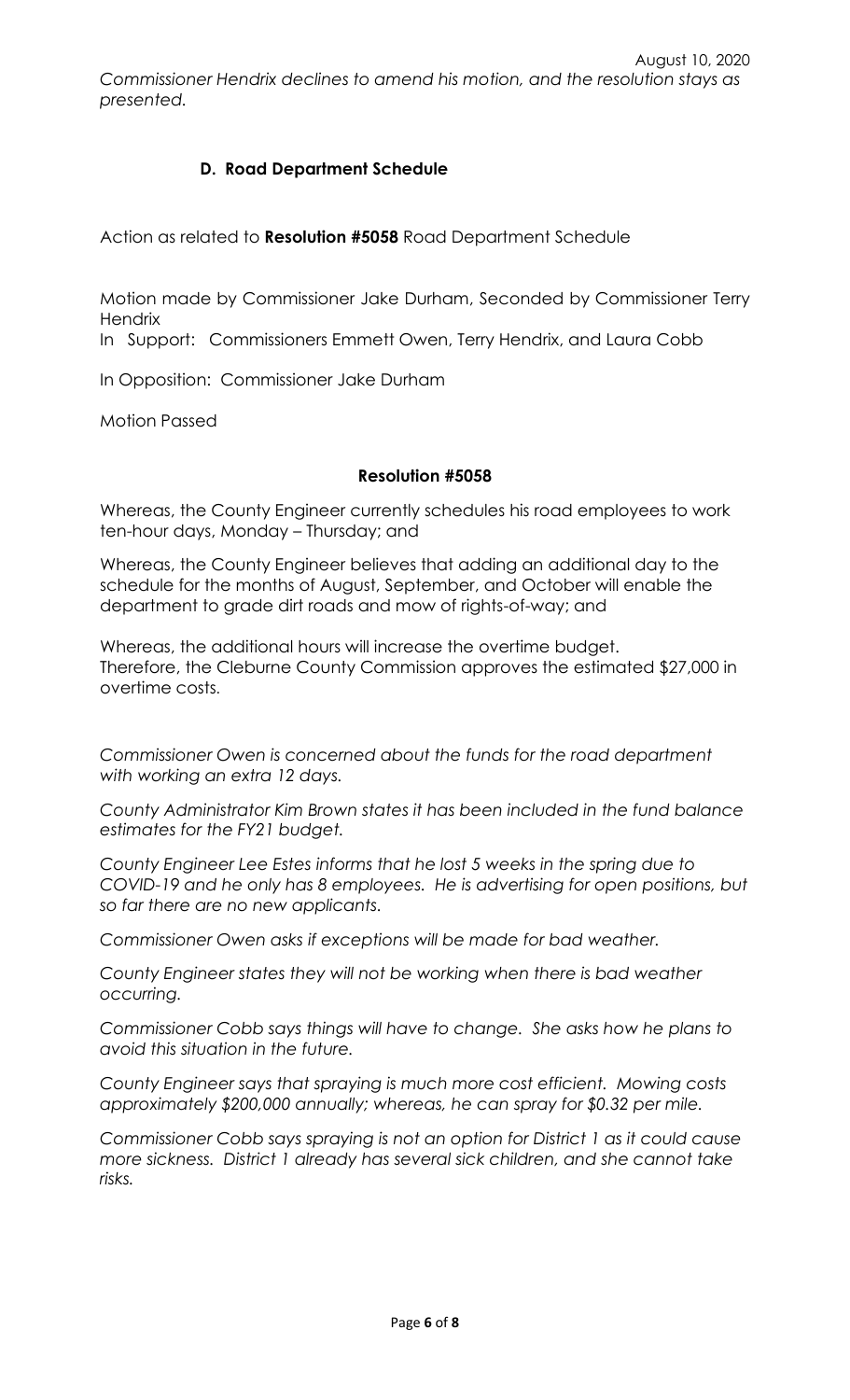## **E. Discretionary Allocation**

Action as related to **Resolution #5059** Discretionary Allocation

Motion made by Commissioner Laura Cobb, Seconded by Commissioner Emmett Owen

In Support: Commissioners Laura Cobb, Emmett Owen, and Jake Durham, Terry **Hendrix** 

In Opposition: None

Motion Passed

## **Resolution #5059**

WHEREAS, Commissioner Owen believes repairs to the Chamber of Commerce building is beneficial for the citizens of our County; and

WHEREAS, the District 2 Commissioner has agreed to apply up to \$1000 from discretionary funds toward lighting and other repairs to the facility.

NOW, THEREFORE, the Commission authorizes this application of funds, recognizing it as having a valid public purpose, being in agreement with the County's Discretionary Fund Policy adopted September 16th, 2013, and a valid use of the earmarked Tobacco Tax that funds the Commissioner's discretionary allocations.

## **Reports from staff:**

- A. County Administrator Kim Brown informs the Commission that budgets will be finished by the end of the week. *Commissioner Hendrix asks for a special meeting to go over budgets. The*
- *date is to be discussed.*  B. County Engineer Lee Estes has no updates.
- C. County Attorney Jason Odom update the Commission on the ADEM / Oren Bell lawsuit. He explains that the County is not party to the action.

## **Old Business:**

There is no Old Business to attend to this meeting.

### **Discussion Items from the Chairman and Commisison:**

Chairman Robertson discusses the request of the booster club and asks the Commission if they would like to donate \$250 for a sign.

County Attorney Jason Odom advises that the Commission should do individual signs as this is not an appropriate expenditure for County funds.